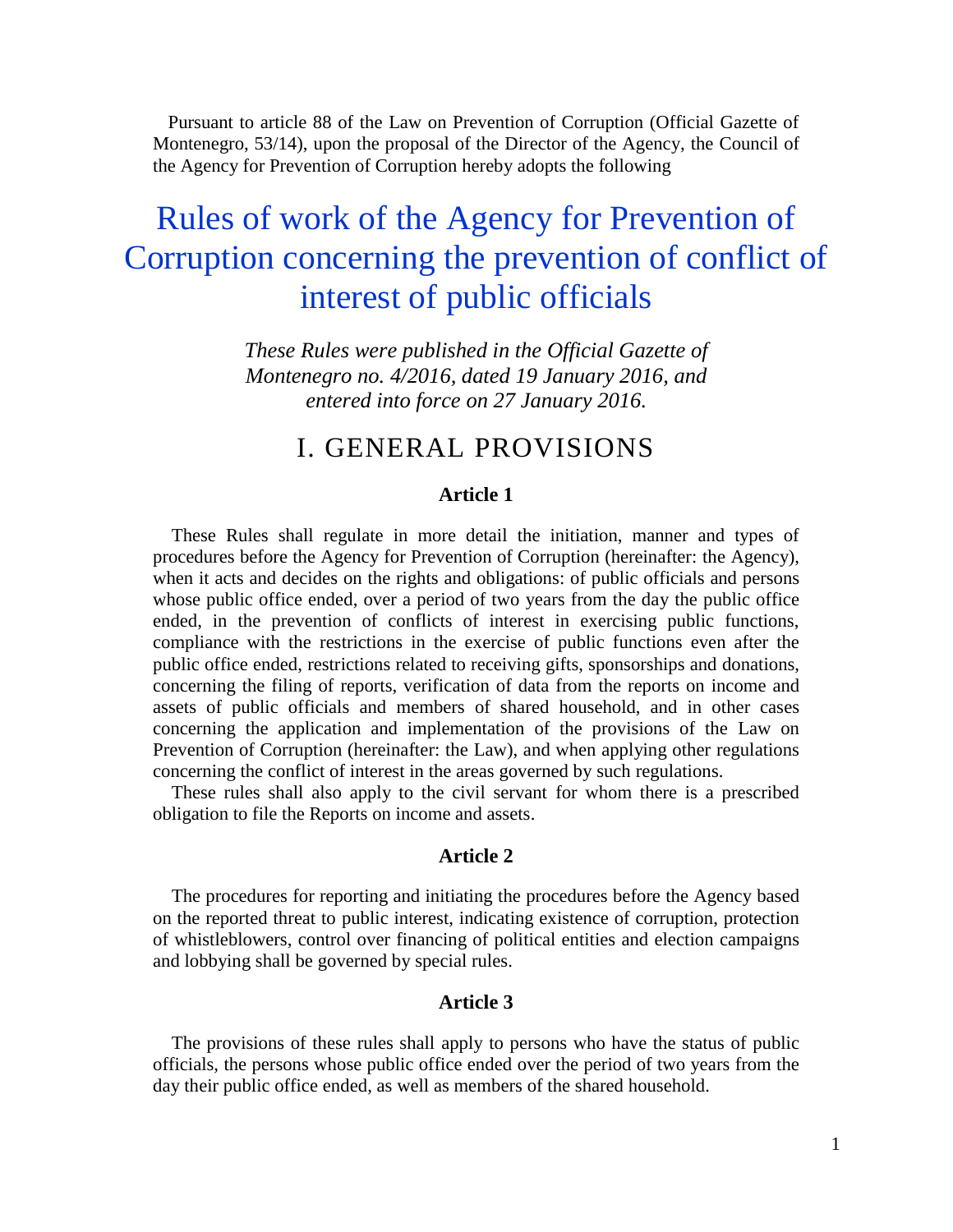A member of the shared household shall be the spouse of a public official and children, if they live in the same household.

#### **Article 4**

The basic principles of the procedure carried out in accordance with these rules shall include:

- Legality;

- Protection of civil rights and protection of public interest;

- Efficiency and cost-effectiveness;

- Establishment of material truth;

- Hearing of the Party;

- Independence and impartiality;

- Evaluation of evidence;
- Obligation of the participant in the proceeding to tell the truth;

- Protection of data regarding the applicant; and

- Publicity and transparency, in order to implement the procedure in a lawful manner.

## II. TYPES OF PROCEDURES BEFORE THE AGENCY CONCERNING ACTIONS OF THE PUBLIC OFFICIALS

#### **Types of Procedures**

### **Article 5**

1. Procedure for issuing opinions – when there is suspicion of existence of conflict of interest, at the request of the public official, person whose public office ended, and the authority responsible for election, appointment or assignment;

2. Procedure concerning the submission of reports on income and assets, in accordance with the deadlines prescribed by the Law;

3. Procedure concerning verification of accuracy and completeness of the data provided in the Report on income and assets of public official and members of shared household;

4. Procedure concerning examination of the grounds for acquiring the assets of public official and members of shared household;

5. Procedure concerning the prevention of conflict of interest, involving also the application of other regulations (as well as the procedures for non-compliance with the provisions of the Law on issuing statements about the existence of private interest);

6. Procedure based on the receipt of remuneration for work in several working bodies in the same month;

7. Procedure for failing to transfer management rights of the public official, who is the owner / founder of a company, institution or other legal person;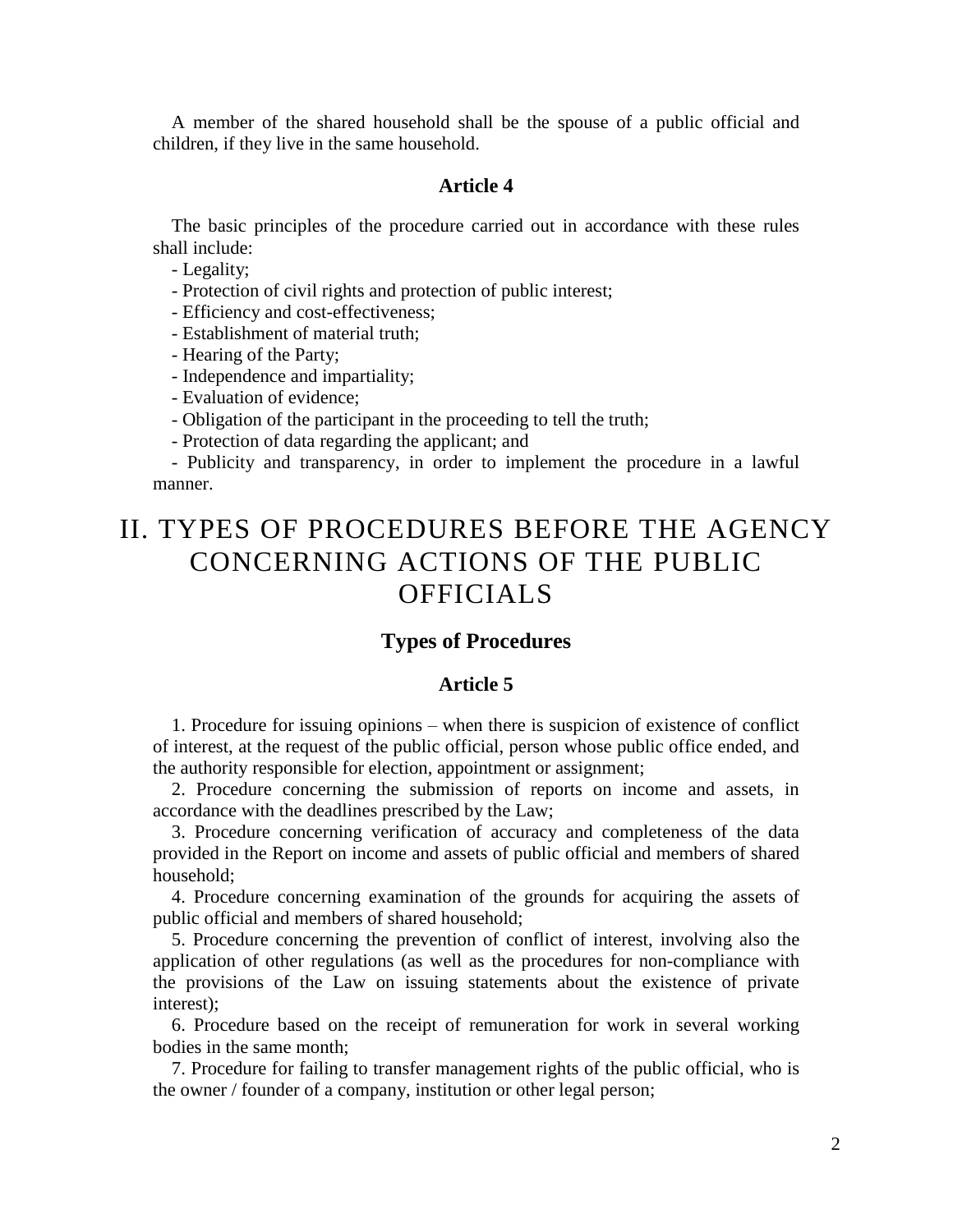8. Procedure concerning the exercise of managerial and other functions of public official in a company (private companies - without the share of state capital of less than 33%);

9. Procedure concerning the membership of a public official in the management and supervisory bodies in which a municipality / state has ownership

10. Procedure concerning remuneration the public official receives based on membership in management and supervisory bodies of a public enterprise, public institution, association;

11. Procedures due to performance of incompatible functions

12. Procedures based on conclusion of a Service contract, in accordance with the provisions of law;

13. Restrictions for public officials, if in the period of two years from the day their public office ended, they established business cooperation with an authority, in accordance with article 15 of the Law;

14. Procedure for failing to report gifts on the form prescribed by law, unlawful receipt of gifts, failing to report to the authority an unlawful offer and the manner of handling a gift;

15. Procedure for failing to report sponsorships and donations on the form prescribed by the law, and unlawful receipt of sponsorships and donations;

16. Issuance of misdemeanour orders;

17. Procedure upon the request for free access to information;

18. Procedure upon the request of a party to examine/ copy case files.

## PARTICIPATION IN OTHER PROCEDURES CARRIED OUT BY OTHER COMPETENT AUTHORITIES:

1. By submitting the request for initiation of misdemeanour procedure before the competent misdemeanour courts, the Agency shall participate in the misdemeanour proceedings – attending the hearing, lodging an appeal, sending motions;

2. Procedure before the Administrative Court - the Party shall be entitled to appeal to the court against the final decision and resolution of the Agency, in which case the Agency shall take part in the administrative dispute - by submitting responses to the lawsuit, attending the hearing, using extraordinary legal remedies;

3. It shall participate in other procedures concerning the rights and obligations of public officials (civil procedure, executive procedure, etc).

## III. INITIATION OF PROCEDURE AND WORK WITH PARTIES

## **Party to the Procedure**

## **Article 6**

Party shall be the person, at whose request the procedure is initiated or against whom the procedure is conducted, or who has the right to participate in the procedure, in order to protect his/her rights or legal interests.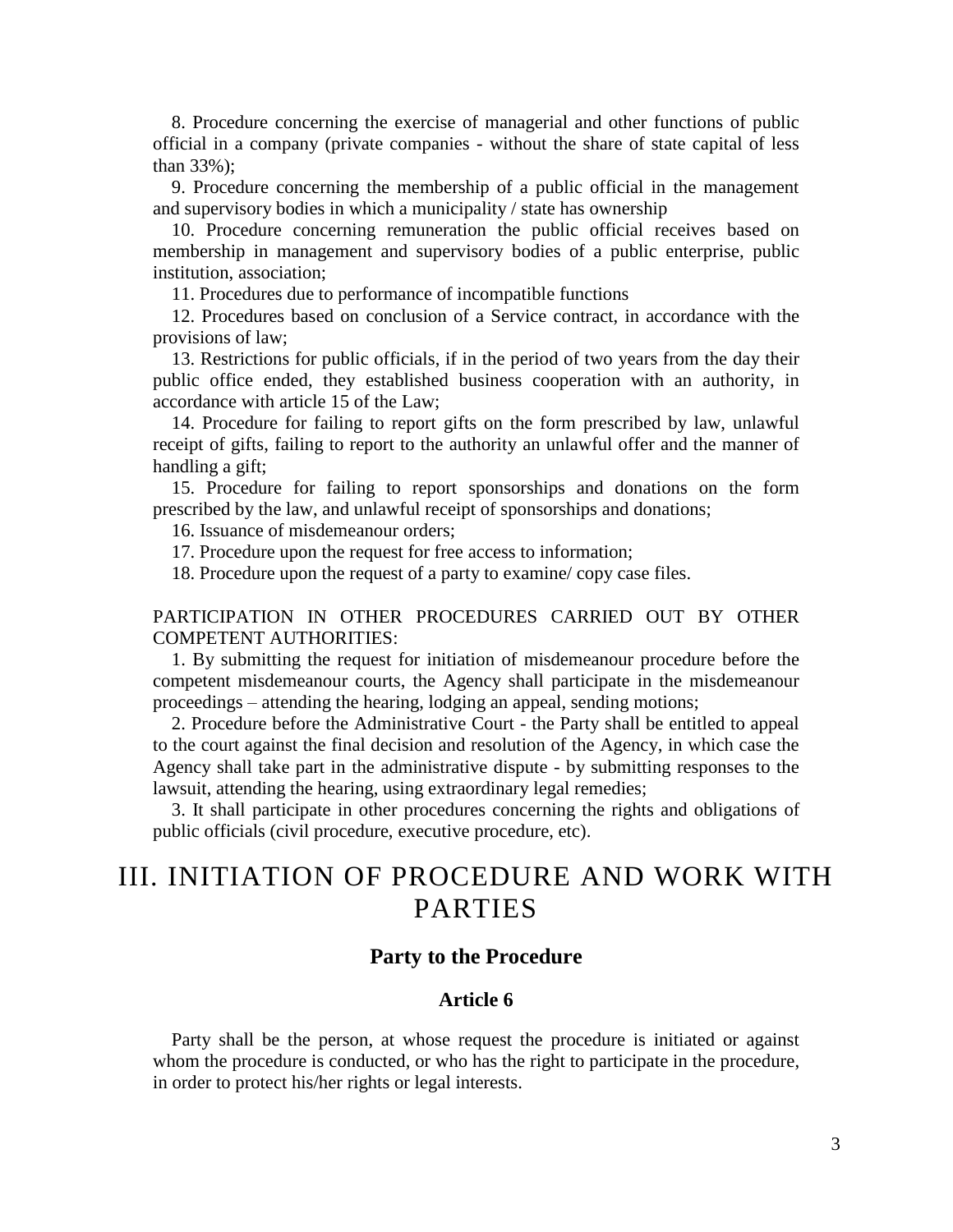For the purpose of these rules, party to the procedure shall be: the public official and the person whose public office ended, for the period of two years from the day the public office ended, and other natural or legal person who initiates the procedure.

Party to the procedure may be represented by a proxy or an authorised representative of the legal and natural person.

An authorised officer may hear the Party at the time scheduled in advance.

Participant in the procedure shall be any natural or legal person undertaking certain actions in the procedure before the Agency.

## **Receipt of written documents**

## **Article 7**

Petitions shall be: reports, forms, initiatives, requests, suggestions, complaints, appeals and other written documents that the party and participant in the procedure use to address the Agency.

Petitions shall be prepared in writing and submitted to the Agency directly at the Archive of the Agency, via fax, email, or by post. The motion shall be accompanied by the appropriate evidence, if available.

Exceptionally, certain petitions may be submitted as transcripts of verbal statements given to an authorised officer of the Agency, in accordance with these rules and the law.

Petitions must be clear and comprehensible and contain all details necessary to be processed. If the petition is incomprehensible or incomplete, the authorized officer shall invite the applicant to amend it in accordance with the timeframe set by the law, and inform the applicant about the legal consequences in case he/she fails to do so.

In case of anonymous petitions that are submitted in accordance with the provisions of the law, such petitions shall be registered and the Agency shall process them in the same manner as those processed ex officio.

The following shall not be considered a petition:

- Expression of opinion, criticism, point of view, and similar;
- Claims by the applicant with offensive content;

.

- Request previously submitted to other competent authority, and forwarded to the Agency for information only;
- Anonymous request that does not meet the requirements for initiation of the procedure in accordance with the law;
- Request already processed by the Agency, not containing new facts or evidence.

## IV. INITIATION OF PROCEDURE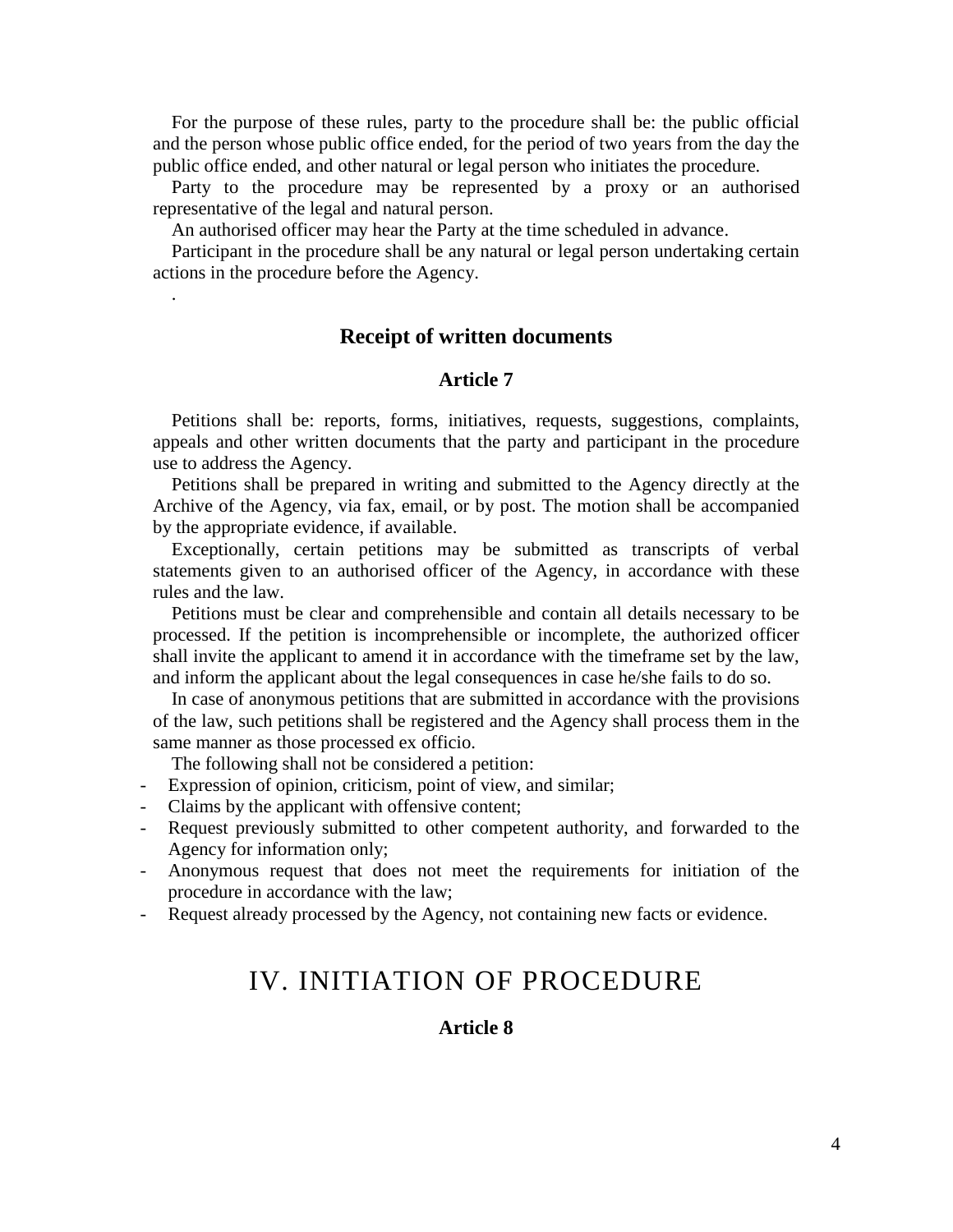Procedure before the Agency concerning the rights and obligations of public officials shall be initiated in accordance with the law: upon the Agency's own initiative or upon the request of a legal or natural person.

#### **Article 9**

The Agency shall adopt decisions on violation of provisions of the law and issue opinions in accordance with the provisions of the law.

The decision shall establish whether or not a public official violated the provisions of the Law on Prevention of Corruption.

Opinions issued by the Agency shall be binding for the public official.

Specific issues related to the work of the Agency, and which are not regulated by these rules, may be regulated by other acts of the Agency.

#### **Actions of the authorized persons**

#### **Article 10**

Upon receipt of the petition in the Archive office of the Agency (registration), where the case file is opened (put in folder and inventory made), the cases shall be allocated to authorized officers, in accordance with the Annual Work Plan of the Director of the Agency, and with the job descriptions of authorized officers.

Random allocation of cases shall mean that each authorised officer processes cases on a certain number of initial letters of the surname of the person who has the status of a public official (*interpreter's note: each officer receives cases of public officials whose surname starts with a particular letter; each officer is assigned a group of these initial letters*). The distribution of letters shall be changed every three months in accordance with the Work Plan of the Director of the Agency for the current year.

#### **Article 11**

The Director of the Agency shall sign the acts of the Agency, in accordance with the Law.

The Director of the Agency may delegate the authority to act to other employees of the Agency, in accordance with the job descriptions in the Rulebook on internal organization and job descriptions and the Statute of the Agency.

## **Acting upon request**

#### **Article 12**

If the request to initiate the procedure is made in accordance with the Law (prescribed formal legal terms, amended, corrected), the authorized officer of the Agency shall initiate the procedure to establish facts and present evidence, in order to make a decision on the violation of the provisions of the Law on Prevention of Corruption.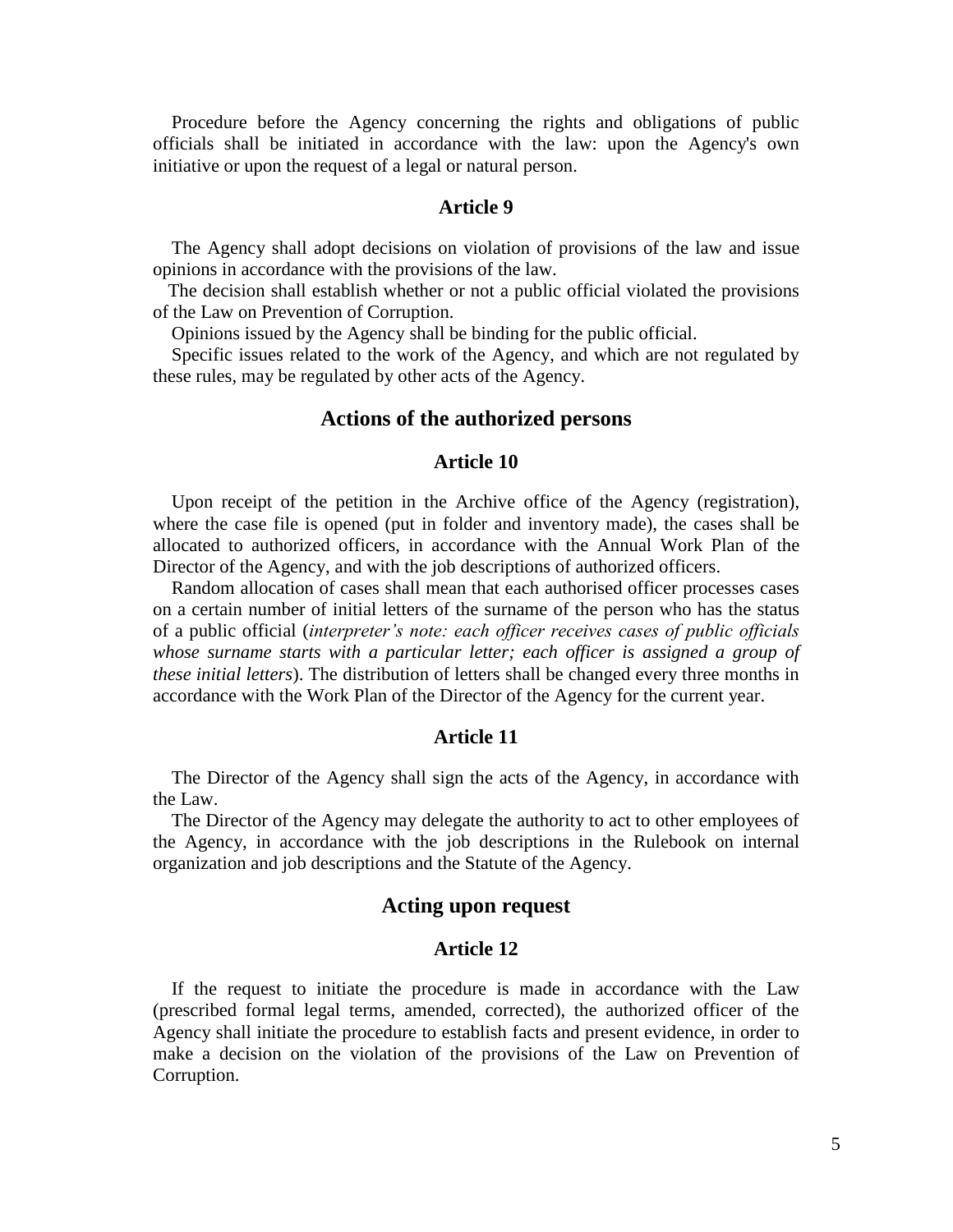Prior to adopting the decision, all facts and circumstances relevant for decisionmaking shall be established, and interested parties shall be given the possibility to exercise and protect their rights and legal interests.

## **Examination procedure**

## **Article 13**

Examination procedure shall be carried out when necessary to determine the decisive facts and circumstances relevant for clarification of administrative matters or to enable the parties to exercise and protect their rights and legal interests.

The course of the examination procedure, depending on the circumstances of the particular case, shall be defined by the authorized officer carrying out the procedure, in accordance with the provisions of the law and other regulations related to the administrative matter in question.

The authorized officer of the Agency carrying out the procedure shall, in particular: define which actions in the procedure should be carried out, define the order in which specific actions will be carried out and the time frames within which they will be carried out, if not stipulated by the law; schedule the date of oral hearing and hearing, as well as all requirements necessary for the organisation thereof; decide which evidence shall be presented and decide on all proposals and statements made in the procedure.

### **Article 14**

After the initiation of procedure in accordance with the provisions of the law, and following the completion of the examination procedure, the authorized officer of the Agency shall notify in writing the public official against whom the procedure has been initiated, about the initiation of the procedure and inform him/her about the examination procedure and the right of the party to participate in the procedure before the Agency, and shall require him/her to respond in writing within 15 days following the day of receipt of the Agency's request.

If the public official fails to respond in the manner and within the time frame referred to in paragraph 1 of this article, the Agency shall go on with the procedure in accordance with the Law and these rules.

#### **Article 15**

The authorized officer of the Agency, carrying out the procedure, shall obtain, ex officio, the data and information on facts on which official records are kept by the competent state authorities, state administration bodies and municipalities, or public enterprises, companies, institutions or other legal persons, as well as other information that would contribute to the efficiency of the procedure.

If the authorities and legal persons referred to in paragraph 1 of this article fail to act in the time frame and manner specified by the Agency, they shall notify the Agency's authorized officer, without delay, of the reasons thereof, after which the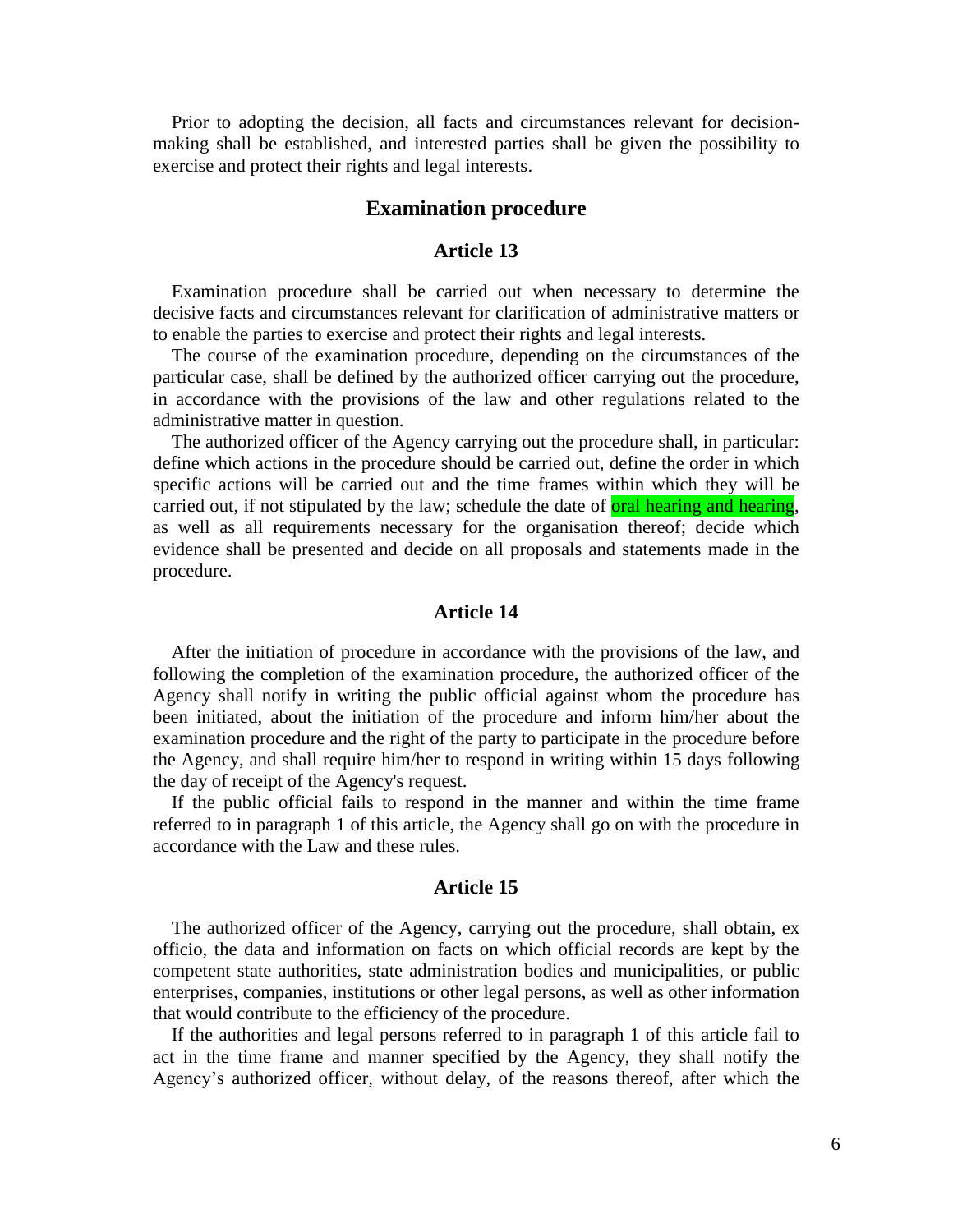authority that supervises such legal person shall be notified, in order to take legal action, and the public may also be informed thereof.

When he/she deems necessary for establishing the facts and circumstances relevant for decision-making, the authorized officer of the Agency, carrying out the procedure, may instruct, ex officio, the presentation of evidence, in accordance with the rules of the general administrative procedure.

## **Summoning**

## **Article 16**

The authorized officer carrying out the procedure shall be authorized to summon the person whose presence in needed in the procedure. By rule, summoning shall not be used for the delivery of decisions or conclusions or for notifications that may be delivered by post or in any other manner more convenient for the person to whom the notice is to be delivered.

Summoning shall be carried out by written invitation, unless specified otherwise by special regulations, and shall be delivered to the party with a delivery/receipt note.

The invitation shall be delivered in written form within the time frame prescribed by law and shall include: name and surname and address of the party being summoned, place, date and hour of arrival of the invited person, the subject matter for which he/she is invited and the capacity in which he/she is invited.

## **The hearing**

#### **Article 17**

The hearing shall take place before the Agency, and shall be chaired by an authorized officer of the Agency.

The authorized officer of the Agency carrying out the procedure shall schedule, at his/her own initiative or at the request of the party, an oral hearing in every case where this is necessary in order to establish complete and accurate factual situation relevant for decision-making.

## **Minutes**

## **Article 18**

The minutes of the hearing or other important action in the procedure shall be kept, as well as the minutes of important verbal statements of parties or third parties to the procedure.

The minutes shall include: the name of the Agency, place, date and hour of the hearing or other action, subject matter of the instigated procedure, name of the authorized officer, attending parties and their attorneys, proxies or representatives, reference number and date. The minutes shall contain an accurate and brief account of the course and content of a procedure, accurate statements of the parties, witnesses, experts and others that are important for the Agency to make the decision, as well as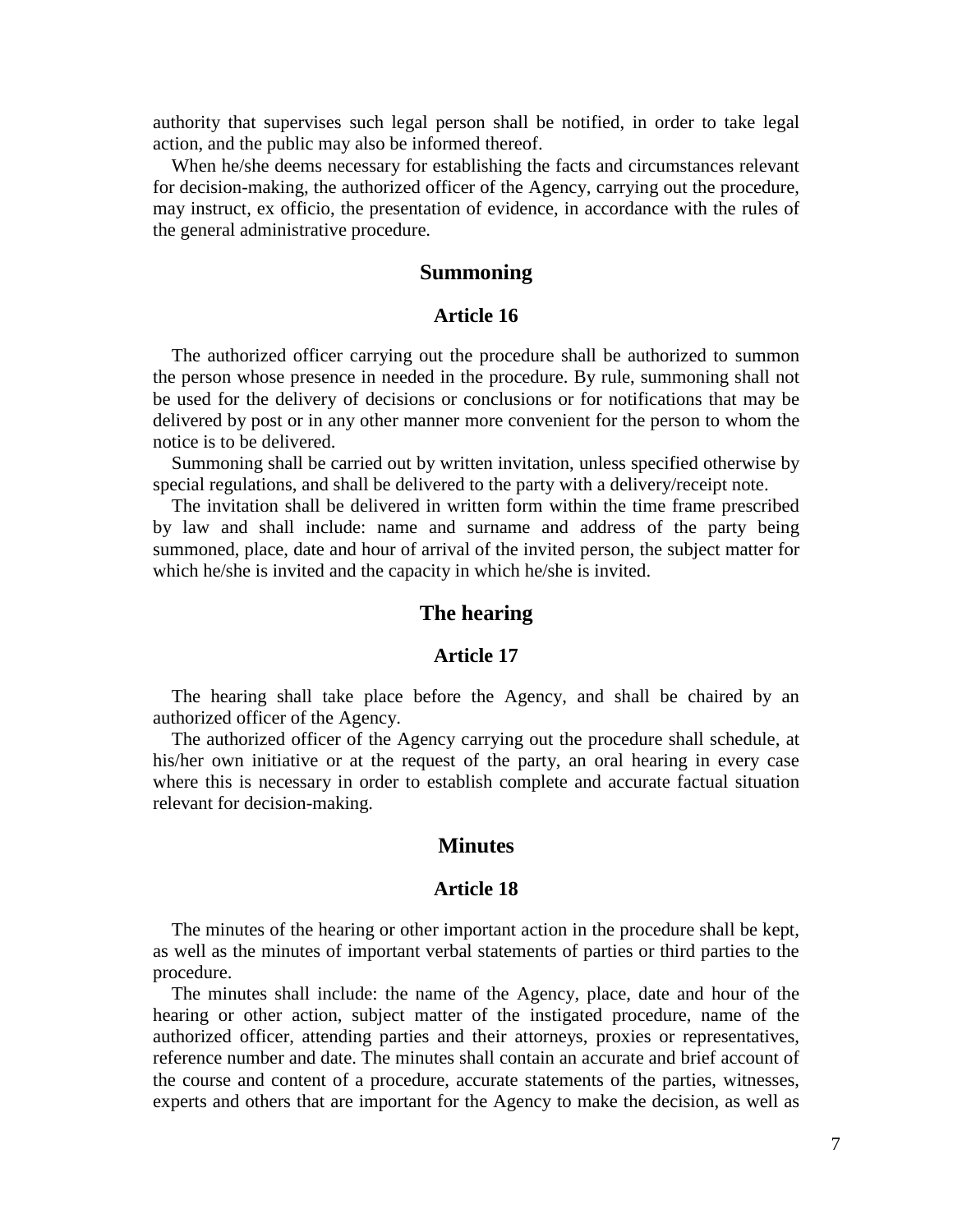identification of all documents that have been used, and which are enclosed with the minutes.

The minutes shall be kept orderly and no deletion shall be made of the data in it. The parts, which were **crossed out**, due to errors, by the conclusion of the minutes shall remain readable and shall be certified by the signature of the authorized officer of the Agency who carried out the procedure, and in the concluded and signed minutes, no amendments shall be made.

Before concluding, the minutes shall be read to the parties to the procedure, which shall have the right to personally examine the minutes and give their objections, and the authorized officer shall enable them to do so.

In the end of the minutes, it shall be stated that the minutes were read and that there were no objections, and, if there were objections, a brief account of the objections shall be recorded and signed by the person who made such objections. Then, the minutes shall be signed, first by all parties to the procedure, and then it shall be certified by the signature of the authorized officer who carried out the procedure and the clerk who kept the minutes.

Parties to the procedure shall sign the minutes below their statements.

If a party refuses to sign the minutes or leaves before the signing thereof, this shall be recorded in the minutes, as well as the reasons for not signing the minutes.

#### **Article 19**

The party to the procedure shall provide accurate, truthful and specific account of the facts that he/she bases his/her request upon.

The party to the procedure shall give a verbal statement, by rule, but may also provide it in written form.

If the party fails to make the statement on facts and circumstances in the course of the procedure, the Agency shall make a decision without the statement of the party.

## **Evidence**

## **Article 20**

The facts on the basis of which the decision is made shall be established based on the evidence.

Evidence, according to this rule, shall be anything necessary to determine the state of affairs and anything appropriate in a given case, such as official documents or copies of official documents, witness statements, party statements, findings and opinions of expert witnesses, interpreters.

Evidence shall include processing, analysing, controlling and verifying all data on assets and income of public officials and of the members of shared household, as well as the information on the manner of acquisition of such assets and sources of funds used for acquisition of movable and immovable property, listed in the submitted report, and comparing the obtained data through the data network. The presentation of evidence in electronic form through the use of the databases shall be carried out with the following: Tax Administration, Real Estate Administration, Securities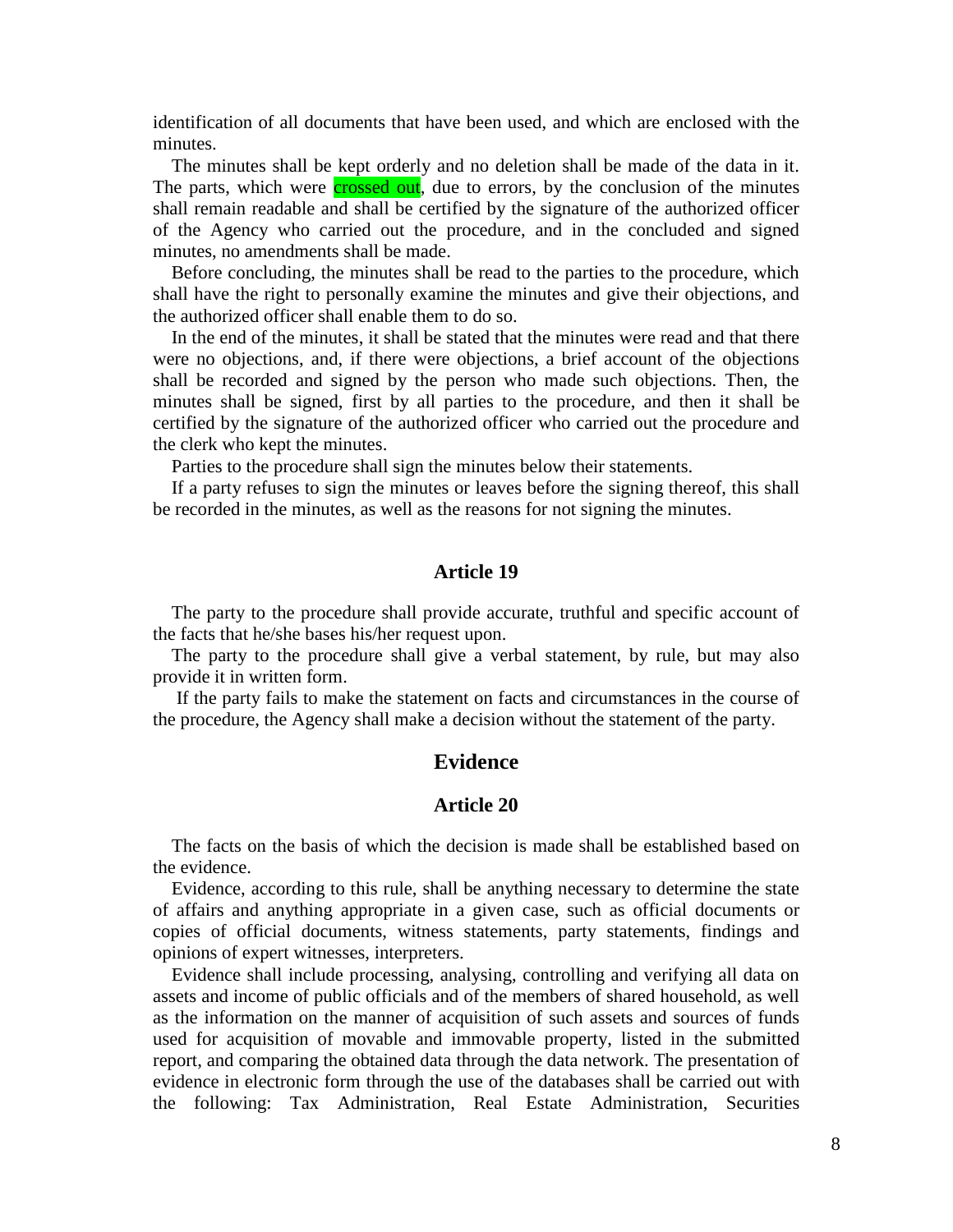Commission, Ministry of Interior, as well as other authorities and legal persons, which hold in their records data on assets and income of public officials and members of the shared household.

### **Article 21**

The authorized officer of the Agency shall establish whether a fact needs to be proved or not, depending on whether it can affect the decision on the specific matter.

By rule, evidence is presented upon establishing what is disputable in the factual situation or what needs to be proved.

Widely known facts shall not require proving, as well as the facts presumed by the law, but absence of such facts may be proved, unless otherwise specified by the law.

### **Exemption**

#### **Article 22**

In accordance with the principle of efficiency, the authorized officer of the Agency shall end the procedure he/she is in charge of and submit the proposal of the act, along with the case files, to the Director for signing.

The authorized officer shall submit to the Director the reasoned proposal of the decision, along with the case files.

Should the Director of the Agency, or the person authorized to sign the decisions, establish that a particular case requires additional information or clarifications, for the purpose of legality of the implemented procedure necessary for the decision-making of the Agency, he/she shall return the case to the authorized officer to act in accordance with the orders from the superior.

The authorized officer of the Agency shall be exempt from the procedure, if he/she is a related person to the public official who is subject to the decision-making by the Agency, and notify his/her superior thereof by signing the Declaration of the existence of private interest.

The Director of the Agency, or a person authorized for signing, shall be exempt from the signing of the Agency's documents, if he/she is a related person to the public officials who is subject to the decision-making by the Agency.

## **Decision-making by the Agency**

## **Article 23**

Based on the proposal of the authorized officer, the Director of the Agency shall adopt the decision on the subject matter of the procedure, i.e. on whether a certain conduct, act or failure to act of a public official constitutes a violation of the Law.

Director of the Agency shall adopt the decision within 8 days from the day of receipt of the proposed decision.

Director of the Agency shall issue an Opinion within 8 days from the day of receipt of the proposed Opinion.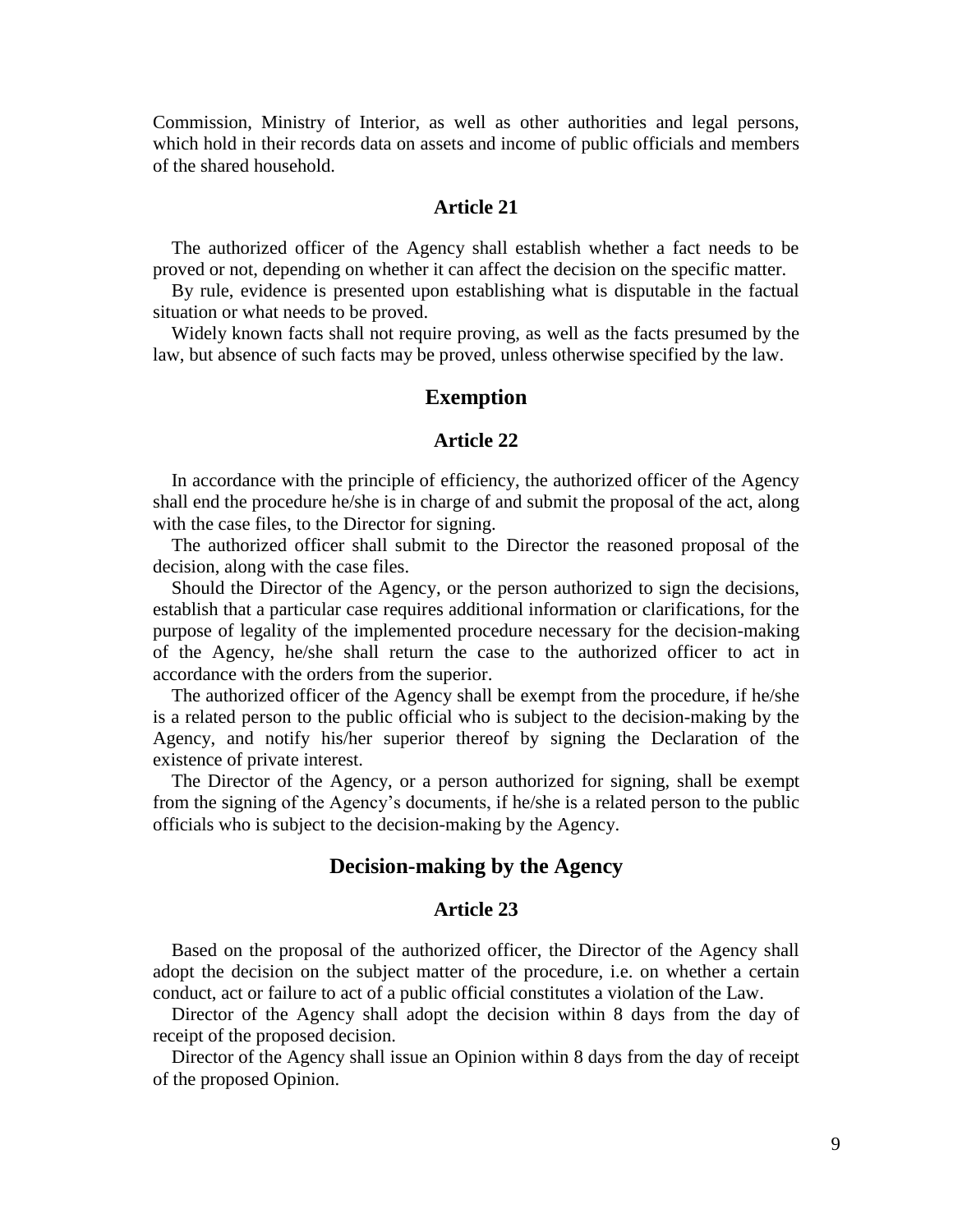## **Delivery of documents**

#### **Article 24**

The Agency's decision shall be delivered to the parties to the procedure, as well as the authority in which the public official exercises public function and the authority responsible for the election, appointment or assignment of the public official, within five days from the day the decision was adopted.

Provisions of paragraph 1 of this article shall also apply to the delivery of the Opinion of the Agency.

## **Content of the decision**

## **Article 25**

Written decision shall have an introduction, enacting terms of the decision, reasoning, reference number and date of adoption, signature of the Director of the Agency, or the person authorized for signing, seal of the Agency and the advice on legal remedy.

Introduction of the decision shall contain: the name of the Agency, regulation on the competences of the Agency, short reference note on the case with name and surname of the party upon whose request the procedure was initiated and the date of the decision.

The enacting part of the decision shall contain: name and surname of the public official, the function exercised, establishment of existence or absence of conflict of interest or other violation of the provisions of the Law.

The reasoning of the decision shall contain: a brief description of the request for initiation of the procedure, short summary of the procedure that was carried out with the statements of the parties, presented evidence and established facts, circumstances and actions of the Agency in the given case, and the provisions of the law on the basis of which it was decided as stated in the enacting part of the decision.

The decision shall also contain advice on legal remedy.

#### **Initiation of administrative dispute**

#### **Article 26**

The decision of Agency shall be final and the party to the procedure may initiate an administrative dispute, within 30 days following the day of receipt of the Decision, in accordance with the provisions of the Law on Administrative Dispute.

The procedure is initiated by filing a lawsuit with the Administrative Court of Montenegro.

## **Obligation to safeguard classified information and protect personal data**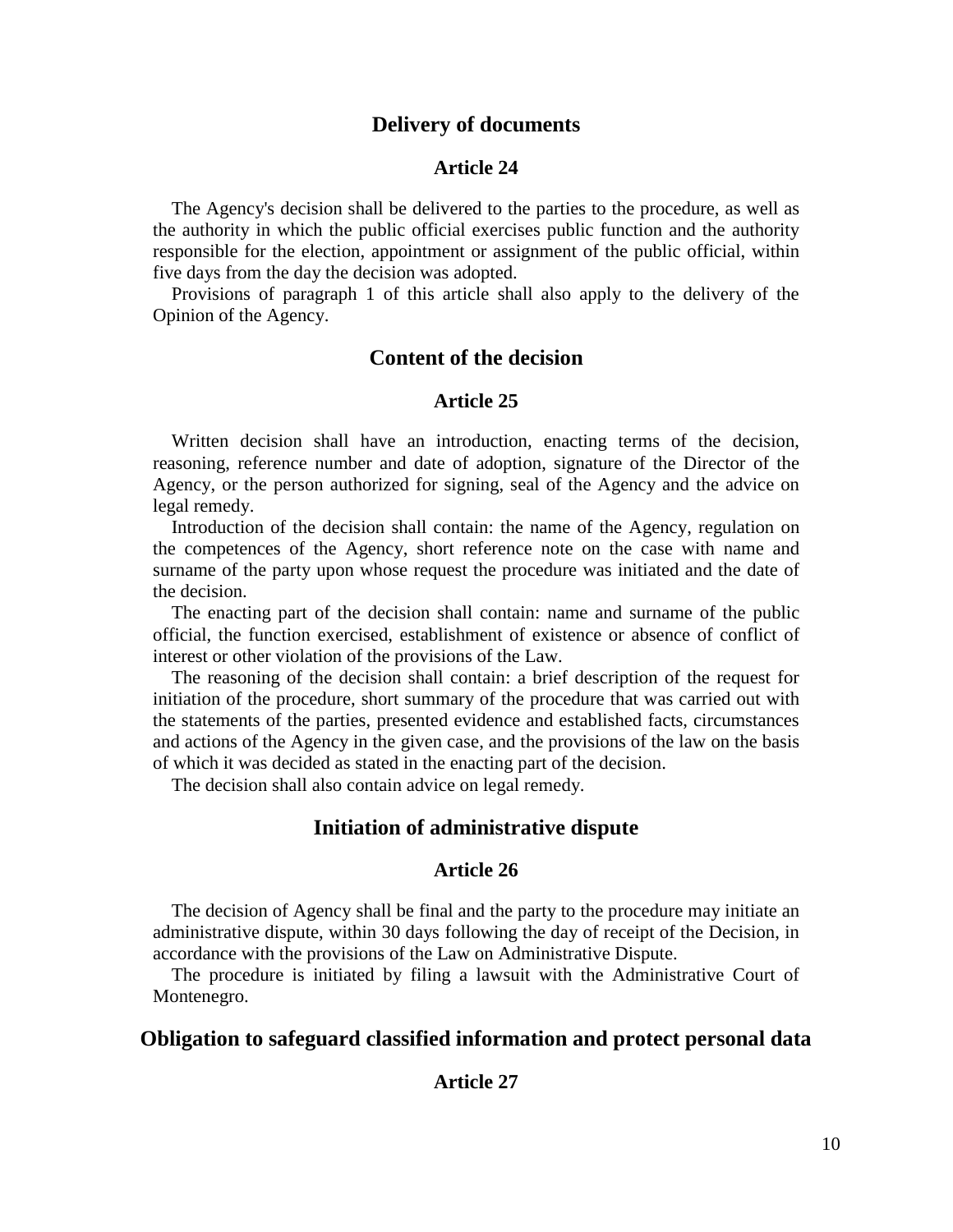Director of the Agency and employees of the Agency shall not collect, process or use personal data without authorization.

Director of the Agency and employed civil servants and state employees shall protect and safeguard classified information and personal data, in accordance with the law, regardless of the manner in which they learned of such information.

Civil servant and state employee shall have the obligation to safeguard the business secrets referred to in paragraph 1 of this article even upon termination of employment in the state authority, for a period of up to five years from the date of termination of employment, unless specified otherwise by a special law.

Director of the Agency may free the civil servant or state employee from the obligation to safeguard the data in the court proceedings, when such data are critical in the procedure for establishing the facts and making a lawful decision.

## **Publicity and transparency**

#### **Article 28**

In order to protect the integrity and personal freedoms and rights of public officials in the course of the procedure before the Agency, it is prohibited to publish names and surnames of public officials, members of shared household and names of companies and other legal and natural persons, who are subject to the procedure, before the end of the procedure, i.e. adoption of the decision.

Notifications of adopted decisions on the existence of conflict of interest and issued opinions shall be entered into the register of the Agency and published on the website of the Agency within 8 days from the date of adoption thereof.

The Agency shall publish on its website the public statements related to the implementation of the law, concerning the conduct of public officials, adopted decisions, issued opinions, number of implemented procedures for verification of data, number of initiated and completed misdemeanour proceedings, on a monthly basis.

Information on the work of the Agency shall be provided by the Director of the Agency or a person authorized by the Director of the Agency, in accordance with the job description.

## **Procedure concerning receipt of gifts, sponsorships and donations**

#### **Article 29**

Public official shall report a gift received in connection to the exercise of public function (protocol gift and occasion gift) to the authority in which he/she exercises the public function, and its value on the form available on the website of the Agency.

Protocol gifts shall mean the gifts received from the representatives of other countries or international organizations presented during a visit, tour or on other occasions.

Occasion gift shall mean a gift the value of which does not exceed EUR 50,00.

A public official who receives a protocol or occasion gift the value of which exceeds EUR 50,00, or receives a gift that s/he could not refuse, shall complete the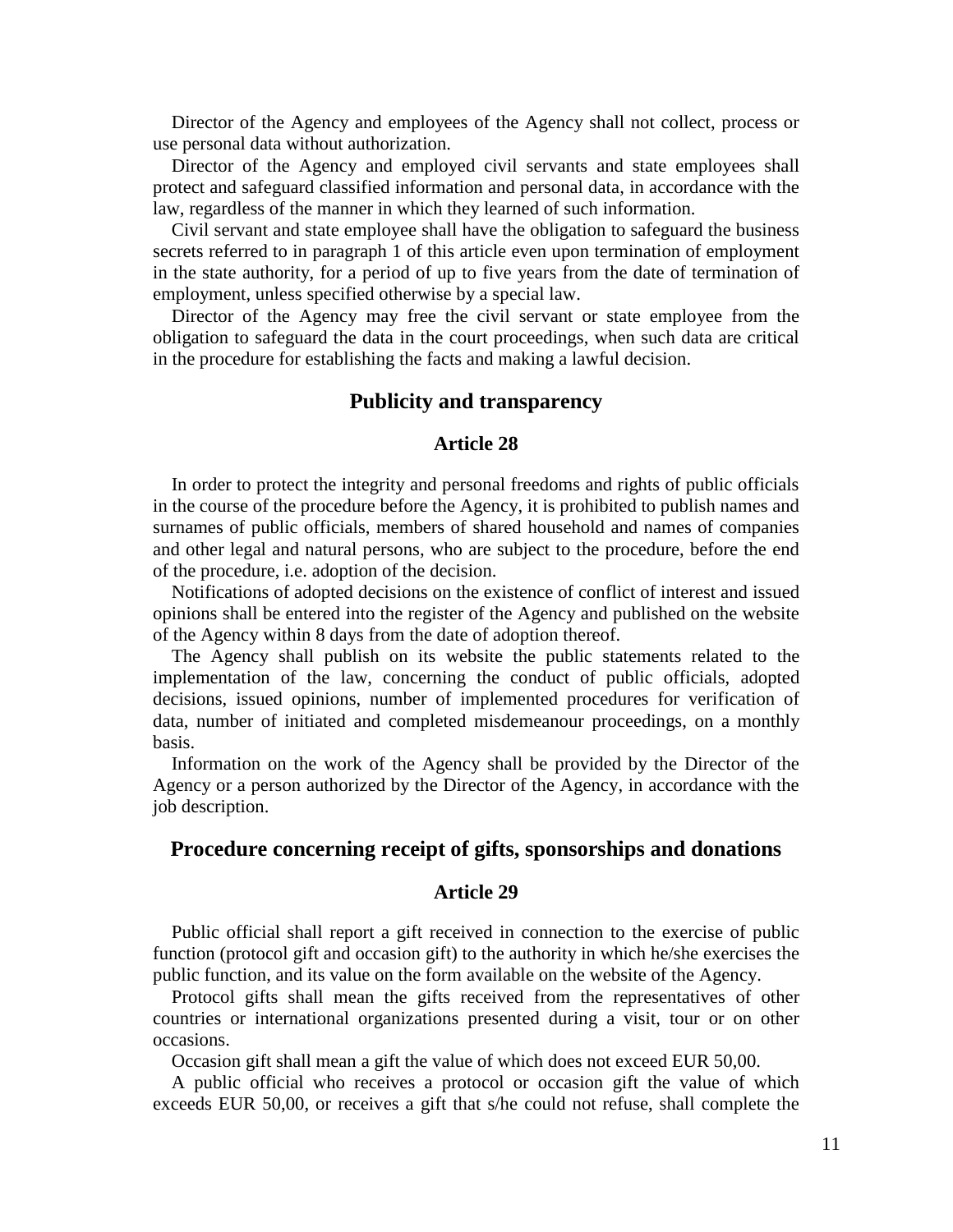Notification of received gift, and hand over the gift to the authority in which he/she holds public office within 8 days.

A public official, who receives an occasion gift the value of which is less than EUR 50,00, shall submit the Notification of received gift to the authority within 8 days.

The authorities shall submit the Summary of the gift record to the Agency by March 31 of the current year for the previous year.

Detailed activities and reporting of received gifts shall be prescribed by the Rulebook on keeping records of gifts and management of gifts of public officials.

#### **Article 30**

Following the receipt of the Summary from an authority, the authorized officer of the Agency shall prepare a catalogue of received gifts for the previous year and publish it on the website of the Agency.

## **Article 31**

Public official shall not conclude a sponsorship agreement on his/her own behalf, i.e. conclude a sponsorship agreement or receive donations on behalf of the authority in which he/she exercises a public function, which affect or could affect the legality, objectivity and impartiality of work of the public authority.

A public authority shall submit to the Agency a written report on received sponsorships and donations by the end of March each year for the previous year, along with copy of the documentation related to such sponsorships or donations.

Following the receipt of the Report from the authority referred to in paragraph 2 of this article, the authorized officer of the Agency shall prepare a register of received sponsorships and donations in the previous year and publish it on the website.

The manner of keeping the register and the content of the reports of the authorities referred to in paragraph 2 of this article shall constitute an integral part of the Rules.

#### **Actions of the Agency**

#### **Article 32**

The Agency shall act in accordance with articles 11 to 26 of these Rules, when acting upon the request for establishing violations of the provisions of the Law on Prevention of Corruption, which define the restrictions and rules concerning receipt of gifts, sponsorships and donations, or ex officio, based on its own knowledge or anonymous requests.

#### **Submission of data on public officials holding office in state authorities**

### **Article 33**

The Agency shall keep the records of public officials, based on the notifications from the authorities and official records.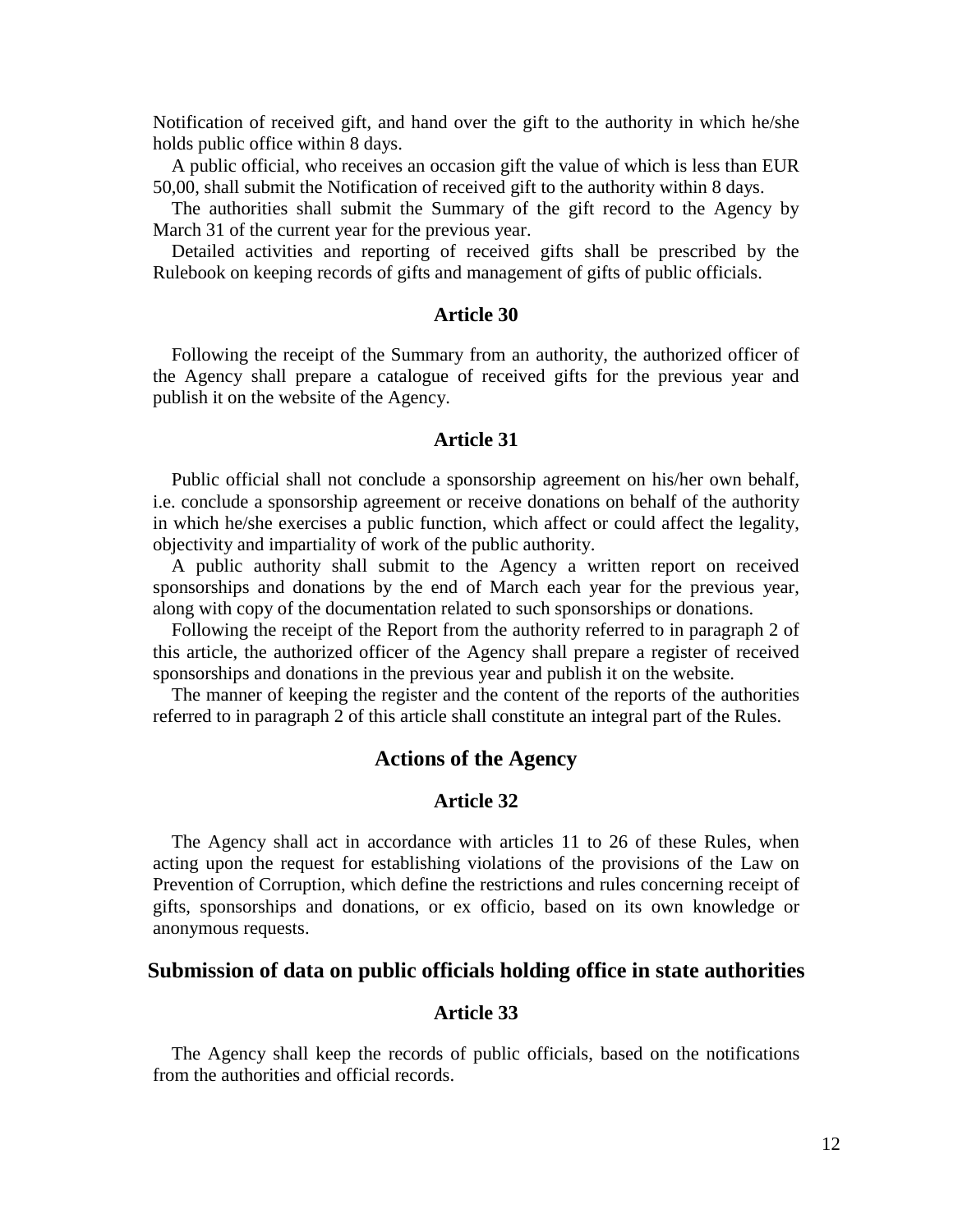The authorities referred to in paragraph 1 of this article shall submit to the Agency the notification of a public official assuming the office, terminating the office and being re-elected, within 30 days following the day when the public official assumed, terminated or was re-elected for the office.

The notification referred to in paragraph 2 of this article shall include: location, address, name of the institution/organization in which a public function is exercised, name of the authority that elected, appointed or assigned the public official, date of assuming/terminating office, personal data of the official (name, surname, personal identification number, place of temporary/ permanent residence and address, telephone, e-mail, education, profession, occupation, job or activity carried out at the time of assuming office), place and date of the notification and signature of authorized person and seal of the authority.

## **Article 34**

The public official shall submit to the Agency the Report on assets and income for himself/herself, spouse and children thereof, if they live in the same household (hereinafter: the Report), as follows:

- 1) Within 30 days following the day of assuming office;
- 2) While exercising public function:
- once a year, by the end of March each year for the previous year;
- in case of changes in the Report relating to an increase in property exceeding EUR 5,000.00, within 30 days following the day such change occurred;
- at the request of the Agency, in the event of initiation of procedure concerning violation of provisions of the Law on Prevention of Corruption pertaining to prevention of conflict of interest in exercising public functions, restrictions in the exercise of public functions, gifts, sponsorships and donations, and Reports on assets and property of public officials, within 30 days following the day the procedure was initiated ex officio;
- in the event of termination of office, within 30 days following the day of termination of office, and once a year in the next two years following the termination of public office.

#### **Article 35**

Obligation to submit the Report and the procedure of verification of data in the Report shall also apply to the civil servant, for whom the obligation to submit the Report is prescribed by a special law.

The authorities (Ministry of Interior, Customs Administration, Tax Administration and Inspection Directorate) shall submit to the Agency the names of civil servants obliged by the law to submit the Report on assets and property.

#### **Software control**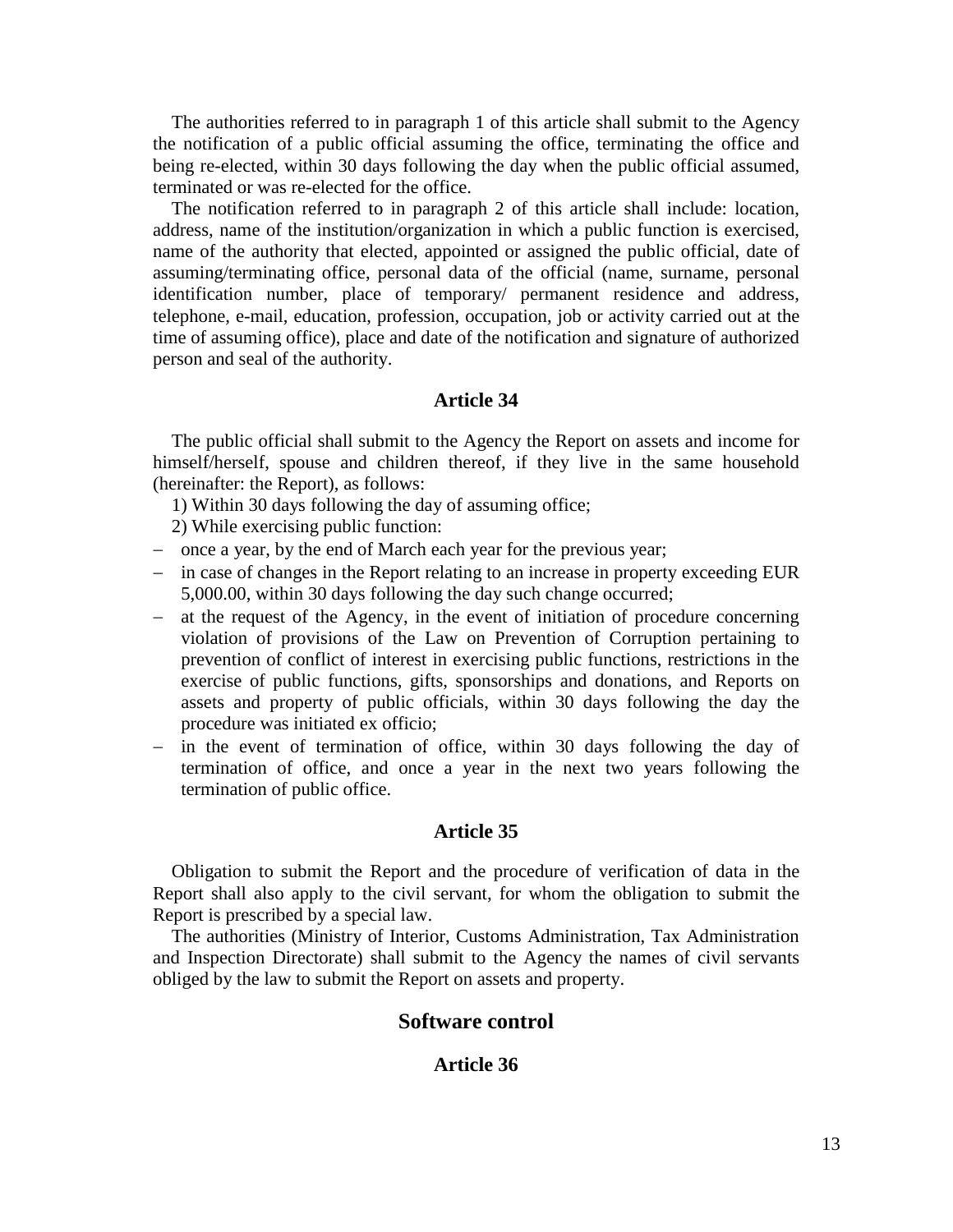Public official or civil servant shall submit to the Agency the Report referred to in articles 34 and 35 of these rules within the timeframes prescribed by the Law, in electronic form and hardcopy, on the a form defined by the Agency.

The form of the Report, to be completed and submitted by the public official or civil servant, shall be available on the Agency's website, and upon its completion and entry of required data, it shall be submitted to the Agency electronically.

Once the Report is submitted, initial software control of the completed document shall be carried out, and shall include checking whether all required fields have been completed, and notification to the person who submitted it of possible "errors", if any.

Following the successful initial software control of the completed document, the Agency's software shall generate a final version of the submitted Report, which contains a bar code and allows the submitter of the Report to download it and print it.

After downloading and printing out of the final version of the Report with a barcode, public official or civil servant shall confirm the submission of the electronic form of the Report on the Internet portal.

Public official or civil servant shall submit to the Agency the signed version of the Report with the bar code in written form (hardcopy).

In order to facilitate completion of the form, Instructions for completing the form, and an example of a properly completed form, shall be available on the website of the Agency.

## **Administrative control**

#### **Article 37**

Once the Report referred to in article 36 of the Rules is received at the Archive Office of the Agency, an officer of the Agency shall read the bar code from the document and scan the Report that is electronically transferred, via software, to the competent division of the Agency.

Authorized officer of the competent division of the Agency shall initiate the procedure of administrative control by comparing the electronic and signed version of the Report on assets and property, and, if the versions are identical, the data from the reports shall be verified and published in the Register of assets and property of public officials.

Publishing of data from the Report on the website of the Agency shall be carried out automatically, if no irregularities have been found in the administrative control and identity control referred to in paragraph 2 of this article.

Should it be established that the documents are not identical, the officer of the Agency shall initiate the procedure to control accuracy of data from the Report of public official or civil servant submitted electronically and in written form.

#### **Article 38**

Once the deadline for the submission of regular annual report has expired, the authorized officer of the Agency shall issue a misdemeanour order or request for initiation of misdemeanour proceedings against public officials or civil servants, who failed to submit the reports within the prescribed timeframe.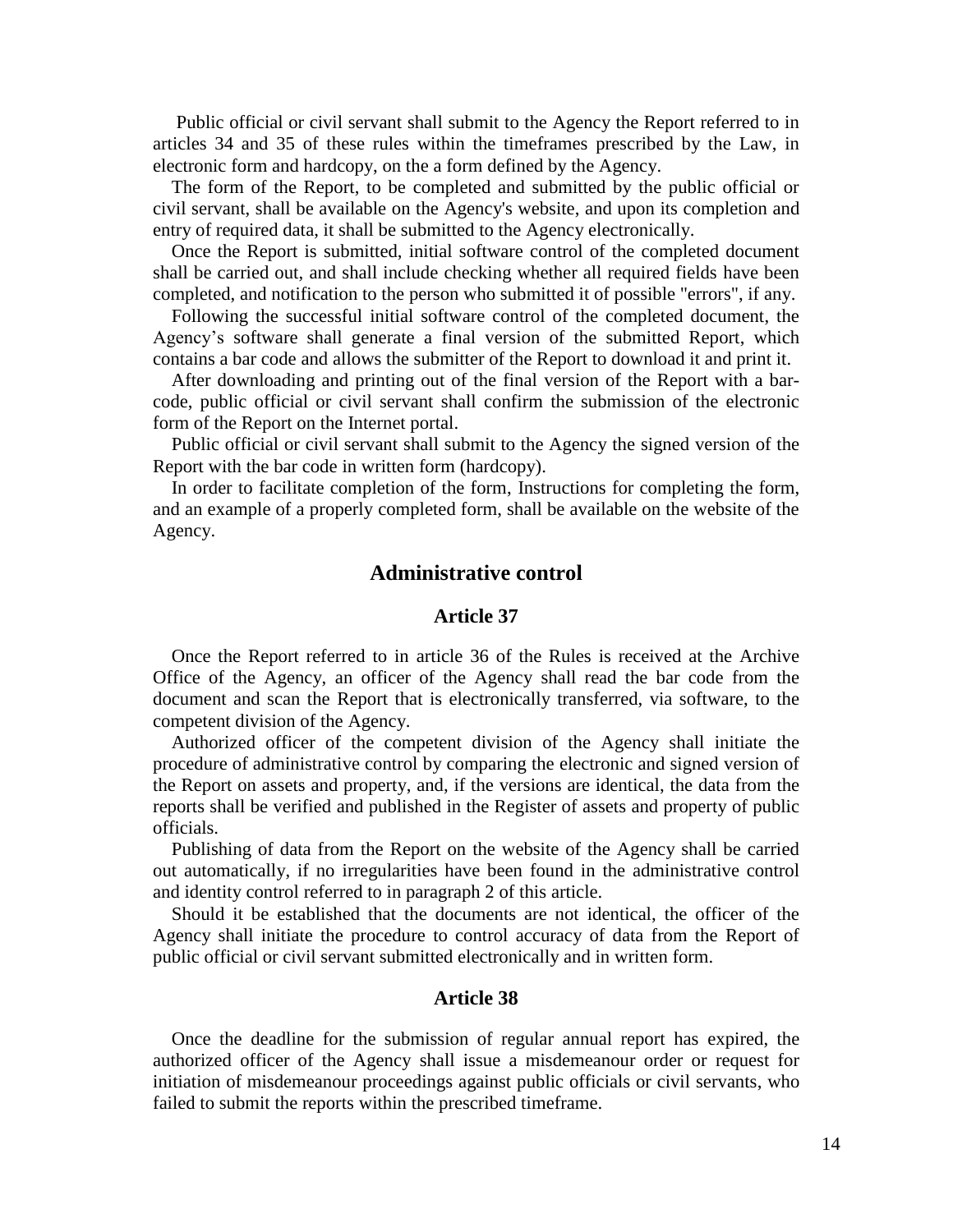## **Verification of completeness and accuracy of data in the submitted reports**

#### **Article 39**

Following the software and administrative control referred to in articles 35 and 36 of these rules, the procedure of verification of completeness and accuracy of the data in the submitted reports on assets and property shall be undertaken according to the order established in the annual plan for control of the reports.

The verification referred to in paragraph 1 of this article shall be carried out by comparing the data stated in the Report with the data on assets and income of public official collected from the authorities and legal persons, which hold such data.

Through the Information System of the Agency, the authorized officer of the Agency shall verify the completeness and accuracy of the data from the submitted report, by comparing the data from the report with the data of the authorities whose databases the Agency has access to.

#### **Article 40**

Following the completion of the verification procedure, if no irregularities were found, the authorized officer of the Agency shall notify the supervisor thereof and prepare an official note. If irregularities were found, the authorized officer of the Agency shall notify the supervisor of the irregularities and issue a misdemeanour order, i.e. submit the request for initiation of misdemeanour proceedings, in accordance with the provisions of the Law on Misdemeanour.

#### **Full verification**

#### **Article 41**

Full verification of the Reports on assets and property of public officials and members of shared household shall be carried out by the authorized officers of the Agency.

Full verification referred to in paragraph 1 of this article shall include processing, analysis, control and verification of all data on assets and income of public officials and members of shared households, as well as data on the manner in which such property was acquired and the sources of funds used for acquisition of movable and immovable property. Full verification shall include verification of all the data listed in the submitted report, by comparing data on income and assets of public officials collected from authorities and legal entities, which hold in their records data on income and assets of public officials, as well as data on the sources of funds used for acquisition of movable and immovable property, acquired after taking office.

A precondition for the initiation of the procedure shall be the existence of indications based on facts that the person to whom the data relate has submitted inaccurate, incomplete data or that there has been a disproportionate increase in property.

Full verification shall be carried out by exchanging data on assets of the public official through data network, using databases, via written requests, e-mail, etc, with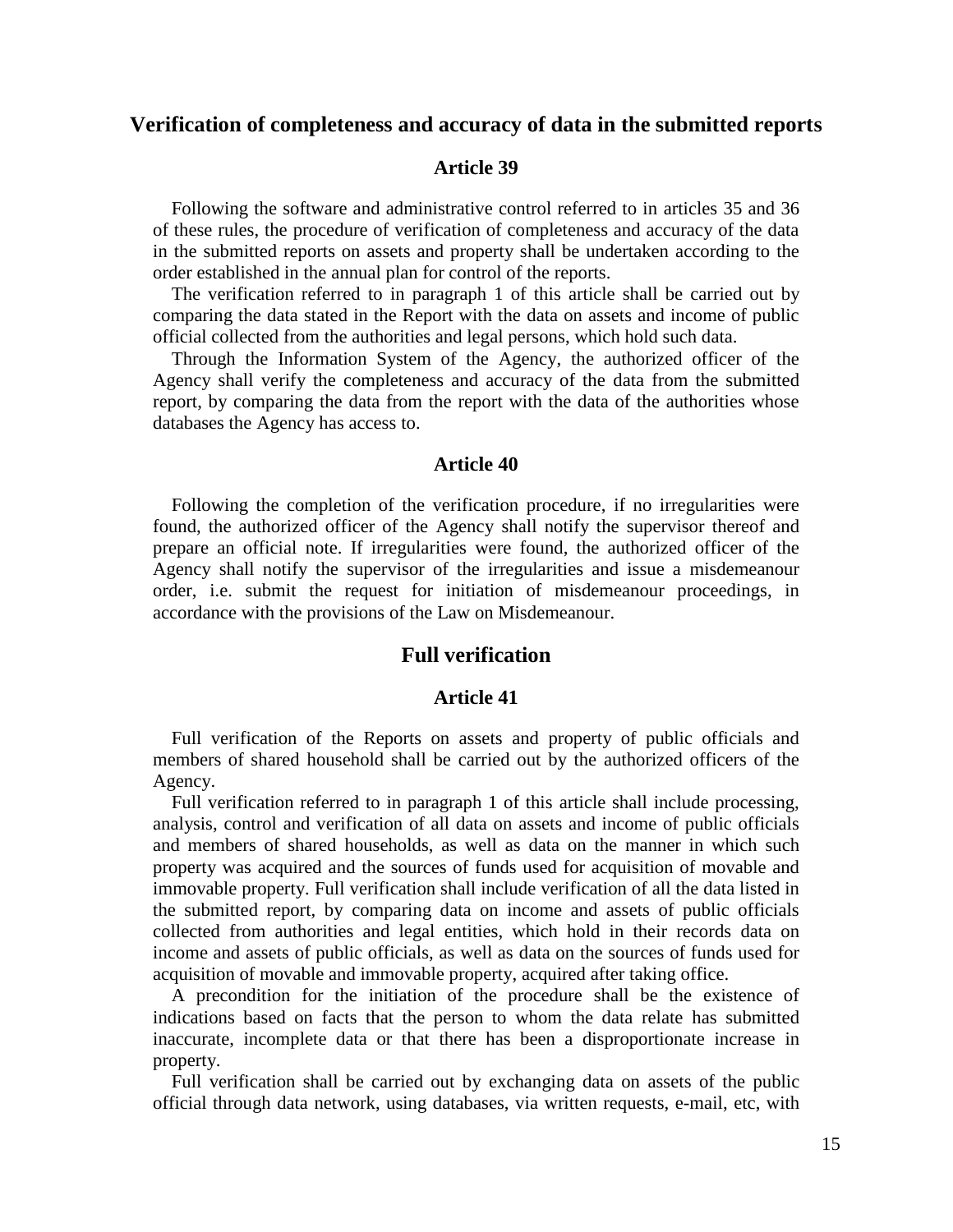the Tax Administration, Real Estate Administration, Securities Commission, Ministry of Interior, Ministry of Transport and Maritime Affairs, commercial banks in Montenegro, as well as other authorities and legal persons, which hold in their records data on income and assets of public officials.

Verification procedure referred to in paragraph 1 of this article shall be carried out according to the schedule defined in the annual verification plan.

## **Annual verification plan**

## **Article 42**

Verification referred to in article 40 of these rules shall be carried out according to the annual verification plan for a certain number of officials and category of officials.

The annual plan referred to in paragraph 1 of this article shall be carried out in accordance with the Methodology for risk assessment, which shall be adopted by the Agency once a year, by the end of the current year for the following year, and published on the website of the Agency.

The annual plan shall include the following methodology, based on which the verification procedure is carried out:

- All public officials who belong to a particular category (judges, prosecutors, members of the Government and MPs);
- A particular number of random samples of public officials by groups, as follows:
- A particular percentage of public officials at the local level, every tenth public official following the alphabetical order of surnames in the list of local public officials;
- A particular percentage of public officials at the state level, every tenth public official following the alphabetical order of surnames in the list of state public officials.

#### **Article 43**

Verification of data on public officials and members of the shared household referred to in aarticles 38 and 40 of these Rules shall be carried out in cooperation with all institutions holding data on assets and income of public officials: Tax Administration (data on taxable income, as well as data from the Central Registry of Business Entities), Real Estate Administration (data on holders of property rights over real estate), Ministry of Interior (data on ownership of registered movable property motor vehicles, weapons, etc), Ministry of transport and maritime affairs (data on ownership of registered movable property - vessels - ships, yachts, etc), Securities Commission of Montenegro (data on entities that own securities or shares in companies and other legal persons) and commercial banks in Montenegro (data on persons who possess funds in bank accounts).